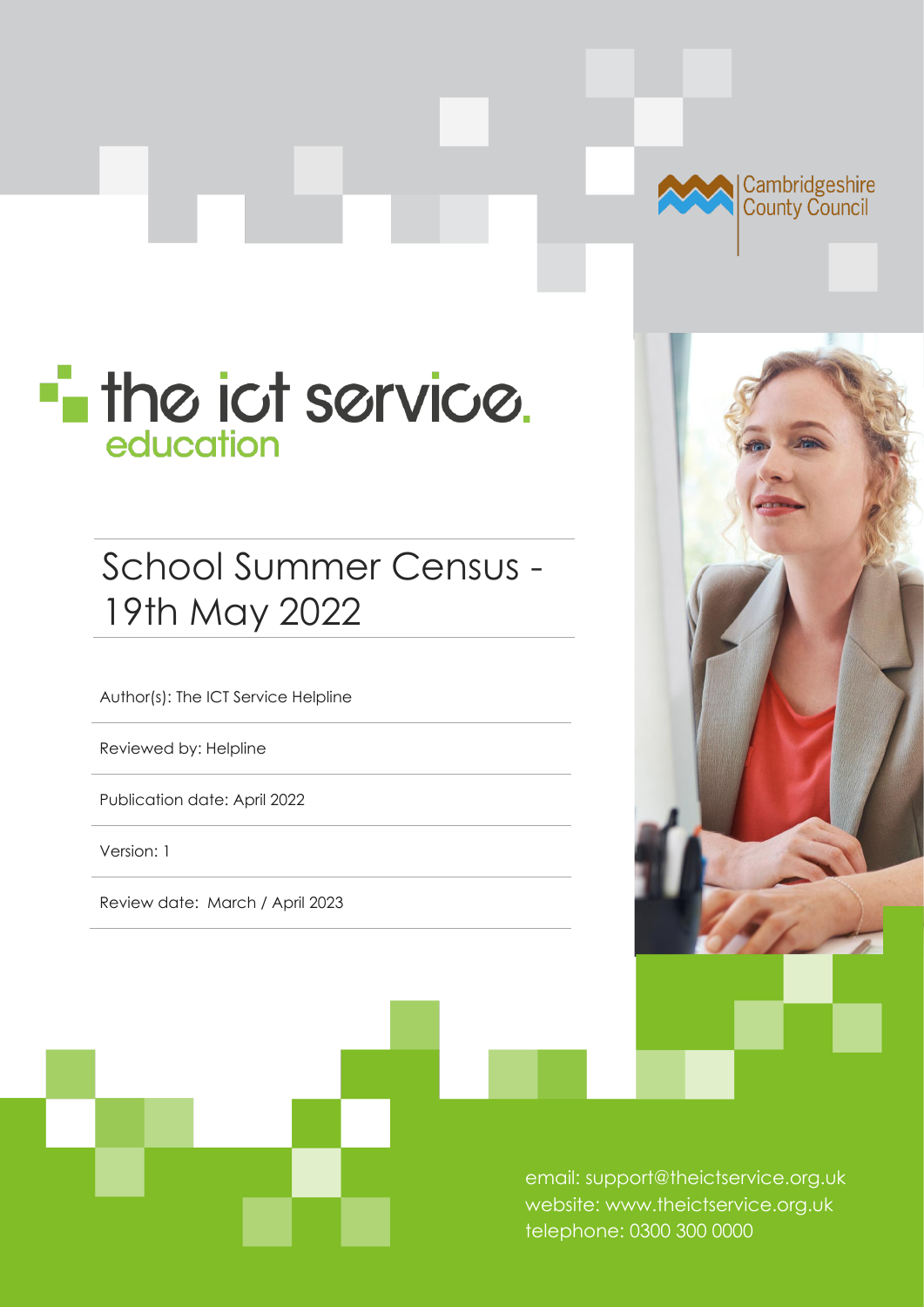# Contents

| 2.8 Where should Learner Support be recorded? - Special & Secondary Schools7 |  |
|------------------------------------------------------------------------------|--|
|                                                                              |  |
|                                                                              |  |
|                                                                              |  |
|                                                                              |  |
|                                                                              |  |
|                                                                              |  |
|                                                                              |  |
|                                                                              |  |
|                                                                              |  |
|                                                                              |  |
|                                                                              |  |
| 3.10 Attendance.                                                             |  |
|                                                                              |  |
|                                                                              |  |
|                                                                              |  |
|                                                                              |  |
|                                                                              |  |
|                                                                              |  |
|                                                                              |  |
|                                                                              |  |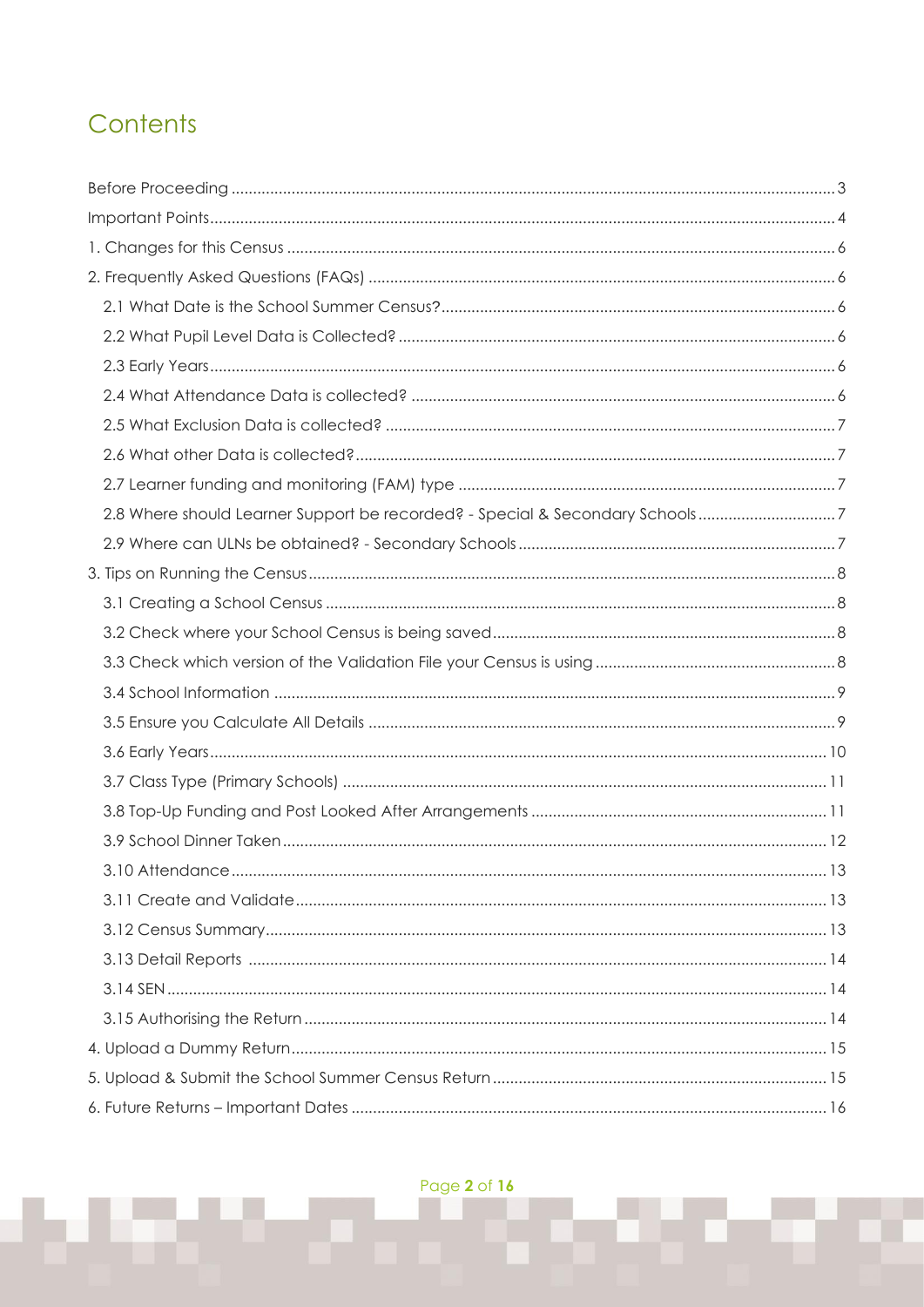# <span id="page-2-0"></span>Before Proceeding

- All schools must be on the SIMS Spring 2022 upgrade (version 7.204) to be able to run the Summer **2022 School Census and must have an Eligibility Key to prove they have an active contract for SIMS.** Centrally Hosted schools have already been upgraded to this version by The ICT Service. Non-Centrally Hosted schools can check their version number in SIMS via: Help | About SIMS .net – click on the pop-up box to close it after checking the details.
- **Run Validate Memberships** in SIMS before creating the Census return **(select - Tools | Validate Memberships | click OK)** and wait for the dialog box to disappear.
- All schools must IMPORT the latest PreDefined Report Definitions if this has not been done since the SIMS Spring upgrade **(select – Reports | Import | Open)** – locate the correct version of PreDefined Reports, Check All and Import.
- **Permissions required to run the return:** Returns Operator or Returns Manager
- **If SIMS crashes** when selecting **(Routines | Statutory Returns | School Census)**, your screen resolution may need resetting to **Smaller – 100% (default)** in Control Panel | Display
- **EXPLORE A new folder to save your census files:** For centrally Hosted Schools browse to your SIMS share - Statutory Returns – School Census folder – It is advisable to create a new subfolder for 2022 (see Section 3.2).
- **Check which Validation File** your Census is using. **Fileset 2100** was imported with the latest SIMS upgrade but does not include details necessary to validate the Census or generate the Summary.
	- ➢ Schools **MUST** ensure they are on the latest Fileset available we are currently awaiting the DfE to release the latest Fileset **(2100).** For guidance on checking and importing Validation Files see Section 3.3.
	- ➢ **Please be aware** that Filesets are sometimes updated by the DfE before Census Day.
	- ➢ **Please look out for notifications from The ICT Service regarding any essential Validation File updates before Census day** – though please note that non-essential updates will not prompt a notification
- **Calculate All Details** must be run **at least ONCE** but running it again may delete manuallyadded data from some panels, thus requiring re-entry of the data. Individual panels can be recalculated if required.
- **Create & Validate** can be run as often as required.

**These guidance notes relate mainly to Primary schools but most sections are the same for all school types – please be aware that panels and reports may display differently according to the type of school.** 

Page **3** of **16**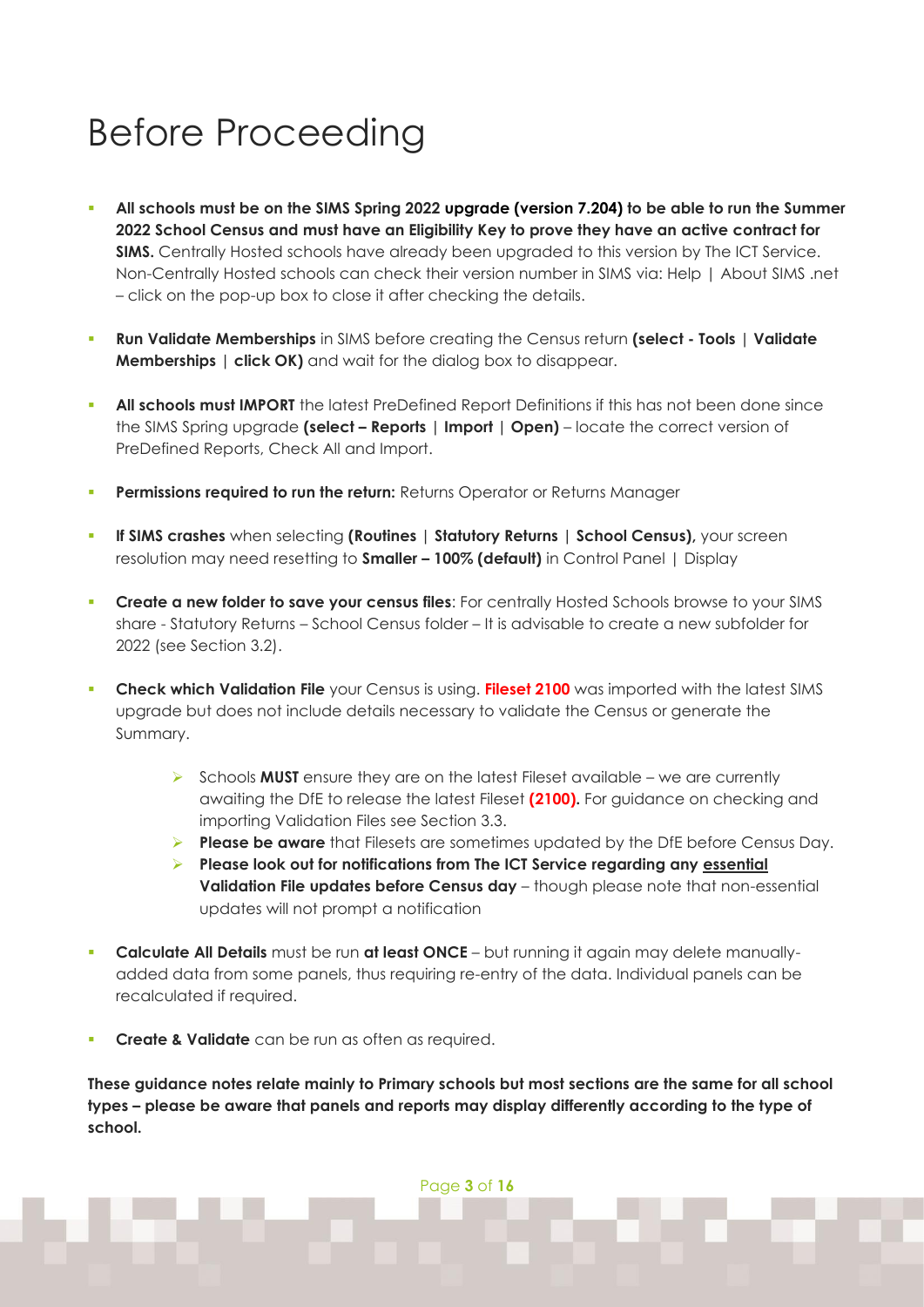# <span id="page-3-0"></span>Important Points

- **Your school's funding is calculated using the figures contained in these returns.** The DfE Guide now indicates areas of data that are used to calculate school funding – in the relevant sections of the DfE Guide you will see the following annotation: **[used for funding]**
- **·** The numbers of FSM, SEN, Service Children, Post Looked after Children, etc. will all impact on your school's income.
- **E** Remember: Validating the Census only shows INVALID DATA, NOT INACCURATE DATA. The validation procedure checks that the data is in the correct format. It **cannot check** whether the data is actually correct. For example, a child's address may pass the validation checks despite having the wrong house number (i.e., correct format, but incorrect data). It is therefore **essential** that the Census Summary and Detail Reports are checked carefully.
- **Bulk Update** is a handy tool for checking both missing and invalid data, and for bulk addition or editing individual data items, e.g. First Language, Ethnic Category, etc. **(select Routines | Pupil | Bulk Update)** – select group type, group, data item and effective dates as required – click **Search** – enter data as required – click **Save** then **Close**
- Throughout these notes, the term **DfE Census Guide** refers to the **DfE on-line Guidance** which provides full details of the specific information required by the DfE for each Census
- If Student Details in SIMS are kept up-to-date and accurate, very little extra work should be required to run the Census.
- Always complete all the statutory fields for all students, even if they are only on roll for one day (including Ethnicity and First Language).
- Never use data fields labelled as one thing to record something else, e.g.
	- $\triangleright$  Ensure the correct parts of all addresses are in the correct boxes House Number box contains the house number, not the house name, etc.
	- ➢ Do not enter e-mail addresses in boxes for telephone numbers or vice versa
- Always check the Census Summary and Detail Reports THOROUGHLY.

### ▪ **UPRN – Unique Property Reference Number**

This number will now automatically populate whenever an address is validated, but UPRNs will only be collected on a voluntary basis as part of the census.

### **Free School Meals (in Dietary panel in SIMS)**

Ensure all students who are entitled to FSM have their entitlement recorded in SIMS, regardless of whether they actually take school meals and regardless of whether they are also entitled to Universal Infant free meals. Ensure that the start dates of their entitlement have been entered in the FSM entitlement box – this is in the Dietary panel in Student Details.

Page **4** of **16**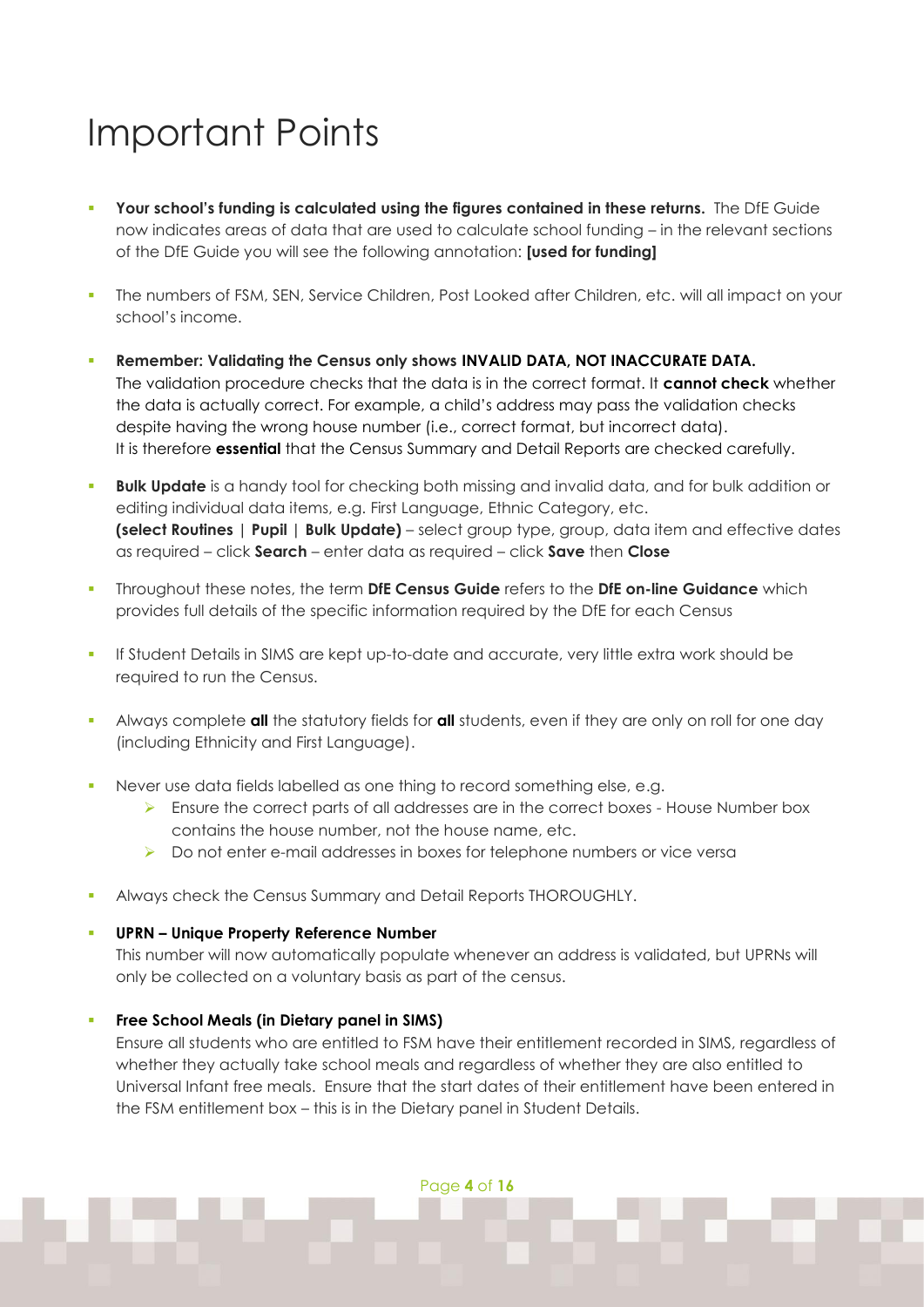**Do not** remove historical records of FSM entitlement – historical entitlement to FSM also attracts additional funding. Any eligibility beginning after 1/4/18 should not have an end date (except in exceptional circumstances) following guidance from the DfE on the roll out of Universal Credit.

#### Part-time Pupils (in Registration panel in SIMS)

Ensure end dates are present in the Part-Time Details panel for pupils who have changed from part-time to all day. Even if their Attendance Mode is changed to All Day, the Census will continue to count them as part-time if there is no end date for their part-time status.

#### **Exclusions**

**Exclusion information needs to be entered into the Exclusions area of SIMS** – open the pupil's record – under Links (right hand column) select Exclusions – click New and enter the relevant details. The data is not collected from Attendance - simply entering an E code for Attendance **WILL NOT** provide the required Census data. Information on Reviews of Permanent Exclusions is now also collected by this census. Since September 2021 **Fixed Term Exclusions has been replaced by Suspension**

### ▪ **Service Children's Flag (in Additional Information panel in SIMS)**

This information should be completed for all Service Family students. Bulk Update (see item above) can be used to enter the data. For security reasons these flags are not included in the On Roll Basic Details Report (see Detail Reports in section 3.13). Source of information is no longer required.

Page **5** of **16**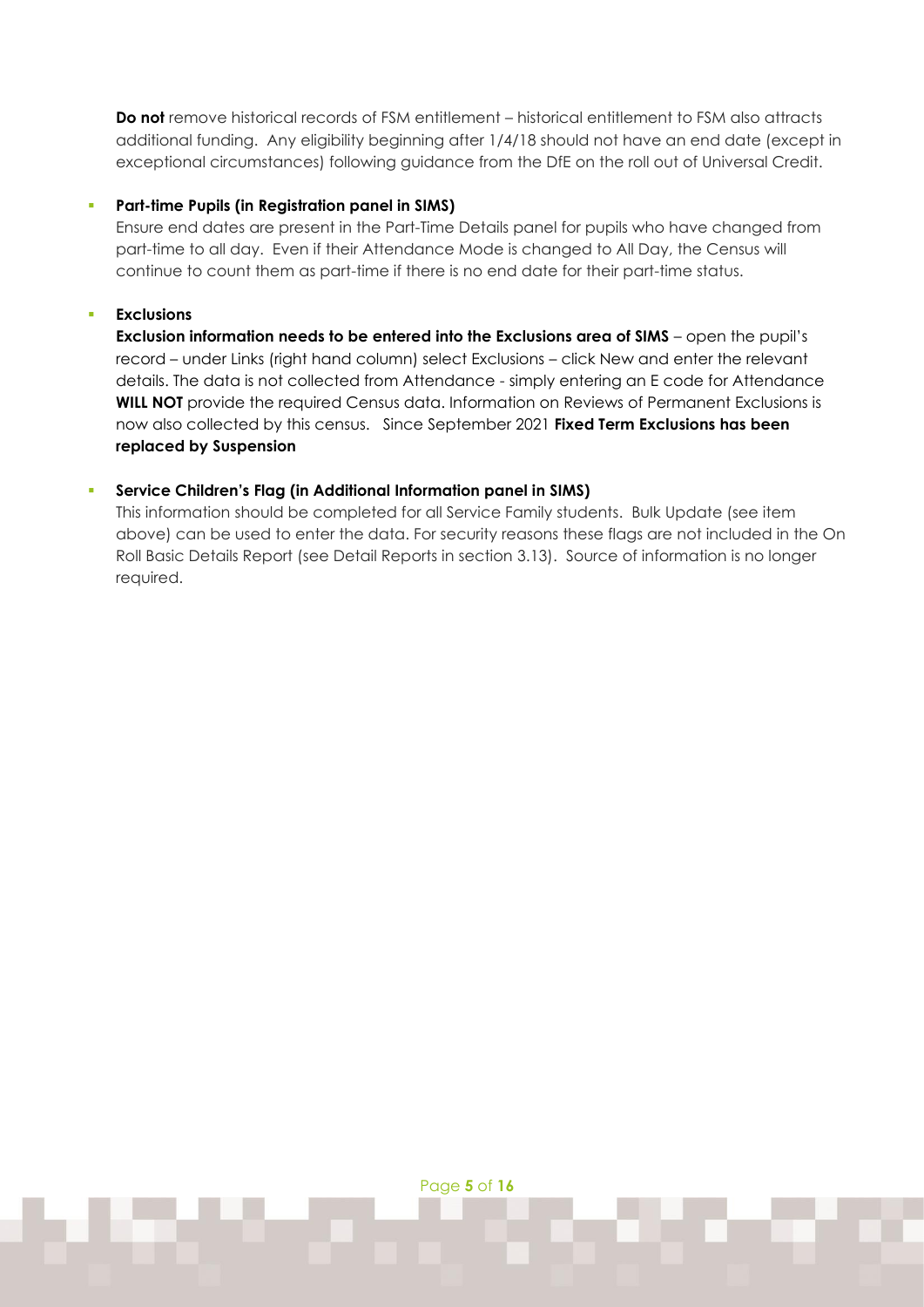# <span id="page-5-0"></span>1. Changes for this Census

#### **Changes from the Previous Summer Census**

- Attendance collected from 01/01/2022 to 17/04/2022
- Exclusions collected from 01/08/2021 to 17/04/2022
- Free School Meal collected from 21/01/2022 to 19/05/2022
- Alternative Provision Placements collected from 21/01/2022 to 19/05/2022
- <span id="page-5-1"></span>Funding and Monitoring collected from 01/08/2021 to 19/05/2022

# 2. Frequently Asked Questions (FAQs)

For further information please refer to the [DfE School Census 2021/22](https://www.gov.uk/guidance/complete-the-school-census) Guide

### <span id="page-5-2"></span>**2.1 What Date is the School Summer Census?**

Thursday 19th May 2022

## <span id="page-5-3"></span>**2.2 What Pupil Level Data is Collected?**

|     | Name                        | First Language                           |
|-----|-----------------------------|------------------------------------------|
|     | Date of Birth               | Free School Meal Eligibility start       |
|     | Address                     | Service Children in Education Indicator  |
|     | UPRN - voluntary            | Class type (Primary schools)             |
|     | Year Group & Year Taught In | Youth Services Agreement (Secondary)     |
|     | Part-Time status            | Learner Support (Special & Secondary)    |
| UPN |                             | SEN Status & SEN Needs                   |
|     | Ethnicity                   | ULN (Secondary)                          |
|     |                             | <b>Alternative Provision (Voluntary)</b> |

### <span id="page-5-4"></span>**2.3 Early Years**

Schools with Nursery pupils must record both Hours at Setting and Funded Hours for all eligible pupils. **Please Note:** this information is no longer collected from schools with Reception age pupils only, so the table may not be visible on the Census for your school.

**Early Years Pupil Premium (EYPP) eligibility is not collected as part of this Census.**

## <span id="page-5-5"></span>**2.4 What Attendance Data is collected?**

Spring Term 2022 - Attendance collected from 01/01/2022 to 17/04/2022

Page **6** of **16**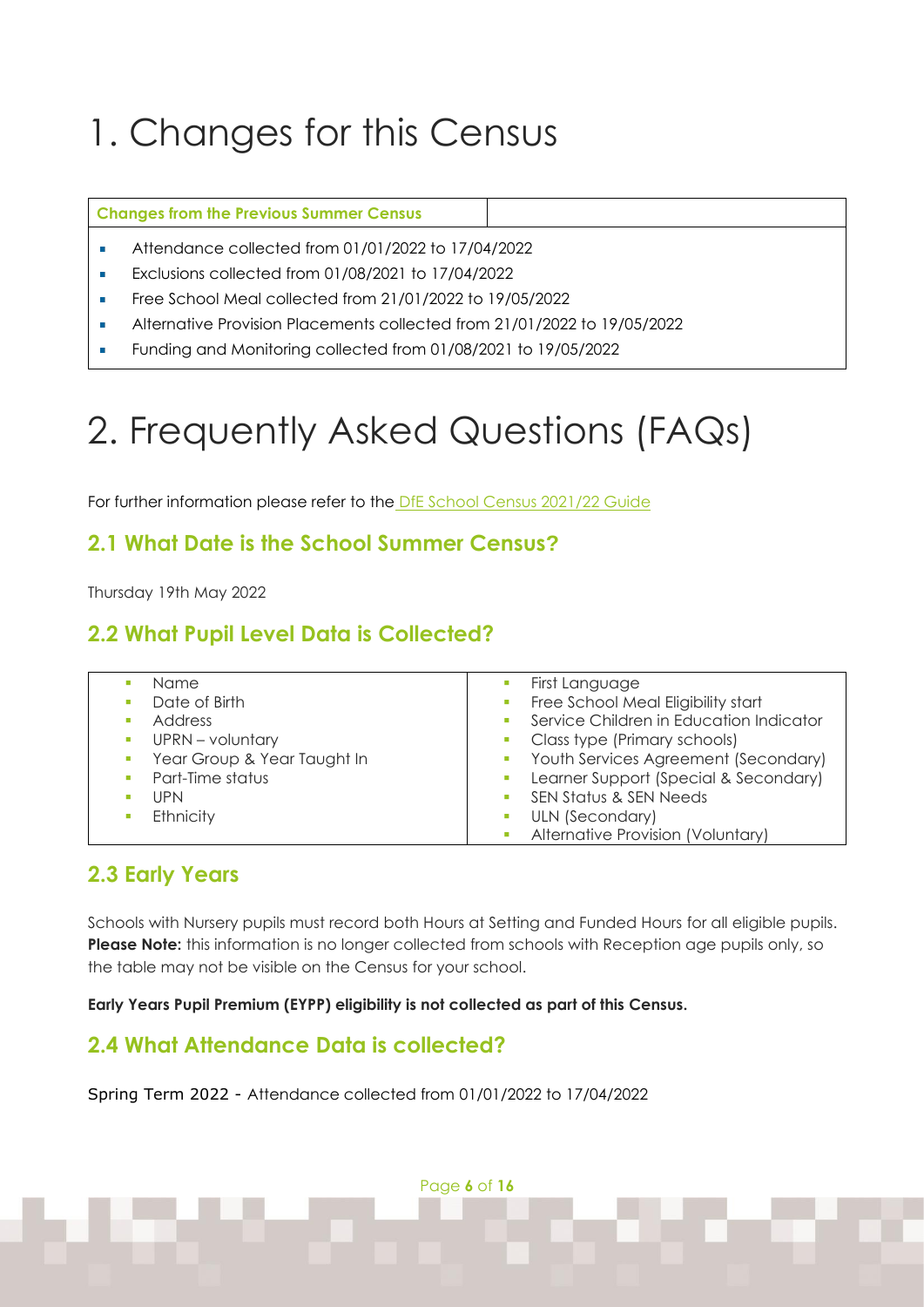# <span id="page-6-0"></span>**2.5 What Exclusion Data is collected?**

Exclusions collected from 01/08/2021 to 17/04/2022. Exclusion Reasons and Exclusion Review dates are required for permanent exclusions, the Exclusion Reason of Other is no longer accepted. **From autumn 2021, in line with government advice, Fixed Term exclusions will be referred to as Suspensions**.

## <span id="page-6-1"></span>**2.6 What other Data is collected?**

- **•** Standard School information
- School Dinner Taken, i.e. Universal Infant free meals taken on Census Day (free to all KS1 pupils)
- **•** Free School Meal Eligibility
- **•** Top-Up Funding
- **Funding and Monitoring**
- Post Looked After Arrangements
- Learner Support collected from 01/08/2021 to 19/05/2022 (applicable to Special & Secondary schools).

## <span id="page-6-2"></span>**2.7 Learner funding and monitoring (FAM) type**

A read-only panel has been added to the Census Return Details page. The new Funding and Monitoring panel displays pupils with funding and monitoring information only. The panel includes a Recalculate button, and an Edit button, which takes you to the Update Funding and Monitoring page (also available via the Tools | Statutory Return Tools | Update Funding and Monitoring) These are cumulative hours for each term with an additional Total Hrs for the Acad Yr column.

# <span id="page-6-3"></span>**2.8 Where should Learner Support be recorded? - Special & Secondary Schools**

There is a panel on Additional Information of Student Details where this information should be recorded. Learner Support collected from 01/08/2021 to 19/05/2022

## <span id="page-6-4"></span>**2.9 Where can ULNs be obtained? - Secondary Schools**

Secondary schools can obtain ULNs from the Learner Registration Service.

Page **7** of **16**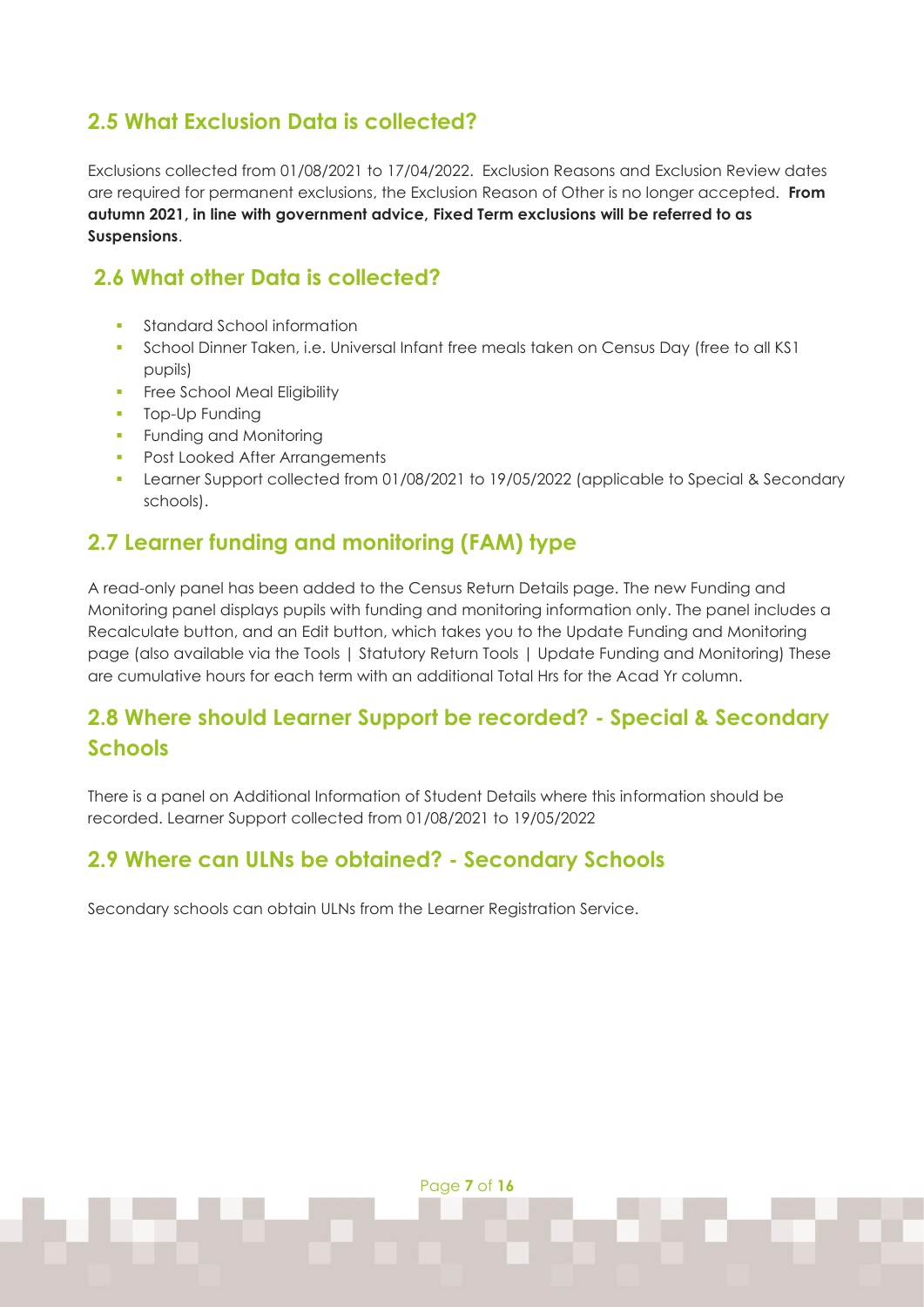# <span id="page-7-0"></span>3. Tips on Running the Census

# <span id="page-7-1"></span>**3.1 Creating a School Census**

Use the route: **Routines | Statutory Returns | School Census**. Click on **New** to create a new Census. If working on a Census created previously, click Search and then open the appropriate Census.

### <span id="page-7-2"></span>**3.2 Check where your School Census is being saved**

A named subfolder, e.g. Census 2022 or Census 2021-22, makes it easier to locate your authorised return. Navigate to your existing School Census folder and check the setup.

- Centrally Hosted schools **Central Share | SIMS Share | Statutory Returns |** School Census…
- Non-Centrally Hosted schools **S:\ SIMS | Statutory Returns |** School Census…

### <span id="page-7-3"></span>**3.3 Check which version of the Validation File your Census is using**

| Census Return for Summer 2022 Term [Fileset ID: 2100 (SIMS.net)] |                                                                                                                                                                               |                              |  |                                         |  |  |  |  |  |
|------------------------------------------------------------------|-------------------------------------------------------------------------------------------------------------------------------------------------------------------------------|------------------------------|--|-----------------------------------------|--|--|--|--|--|
| New M Search Open Celete <b>Lo Browse</b> Next Previous Copy     |                                                                                                                                                                               |                              |  |                                         |  |  |  |  |  |
| Census Return Details - Summer 2022 Term : New Return            |                                                                                                                                                                               |                              |  |                                         |  |  |  |  |  |
|                                                                  | Fil Save   Dindo   Create & Validate   Summary & Authorise   E DetailReport +                                                                                                 |                              |  |                                         |  |  |  |  |  |
|                                                                  | 1 Census Details 2 School Information 3 Early Years 4 Class Type 5 Top-us anding 6 Post Looked After Arrangements 7 Funding and Monitoring 8 School Dinner Taken 9 Attendance |                              |  |                                         |  |  |  |  |  |
| <b>1 Census Details</b><br><b>Census Date</b>                    | 19/05/2022                                                                                                                                                                    |                              |  | $\mathbb{Q}_n$<br>Calculate All Details |  |  |  |  |  |
| <b>Description</b>                                               | School Census Summer 2022                                                                                                                                                     |                              |  | Validation                              |  |  |  |  |  |
| Attendance collected from                                        | Attendance collected to<br>01/01/2022                                                                                                                                         | 17/04/2022<br>$\mathbb{R}$   |  | Fileset                                 |  |  |  |  |  |
| Exclusions collected from                                        | 01/08/2021<br>Exclusions collected to                                                                                                                                         | 17/04/2022<br>$\mathbb{R}^n$ |  |                                         |  |  |  |  |  |
| FSM collected from                                               | FSM collected to<br>21/01/2022                                                                                                                                                | 19/05/2022<br>$\mathbb{R}^n$ |  |                                         |  |  |  |  |  |
| AP Placements collected from                                     | 21/01/2022<br>AP Placements collected to                                                                                                                                      | 19/05/2022<br>$\mathbb{R}$   |  |                                         |  |  |  |  |  |

The Validation File (Fileset ID) is given at the top of the Census page. Fileset **2100** should have been automatically imported in the SIMS Spring Upgrade**. However, this Fileset is only a beta version and should not be used when submitting your actual census but it can be used for preparation and submitting dummy censuses to the familiarisation blade**. The latest available Fileset will need to be imported before continuing with your Census – see details on page 3 and follow the instructions below.

**When accessing the Manifest Files folder, please always import the latest available Fileset (the highest number)** even if The ICT Service has not issued a notification email, there may be a newer Fileset before census day so please check.

- 1. To import the Validation Fileset: **(select Tools | Setups | Import Fileset)**
- 2. Click on the **Choose Fileset folder button** to browse for the file. (The 'Choose Fileset' box should remain blank at this stage.)



Page **8** of **16**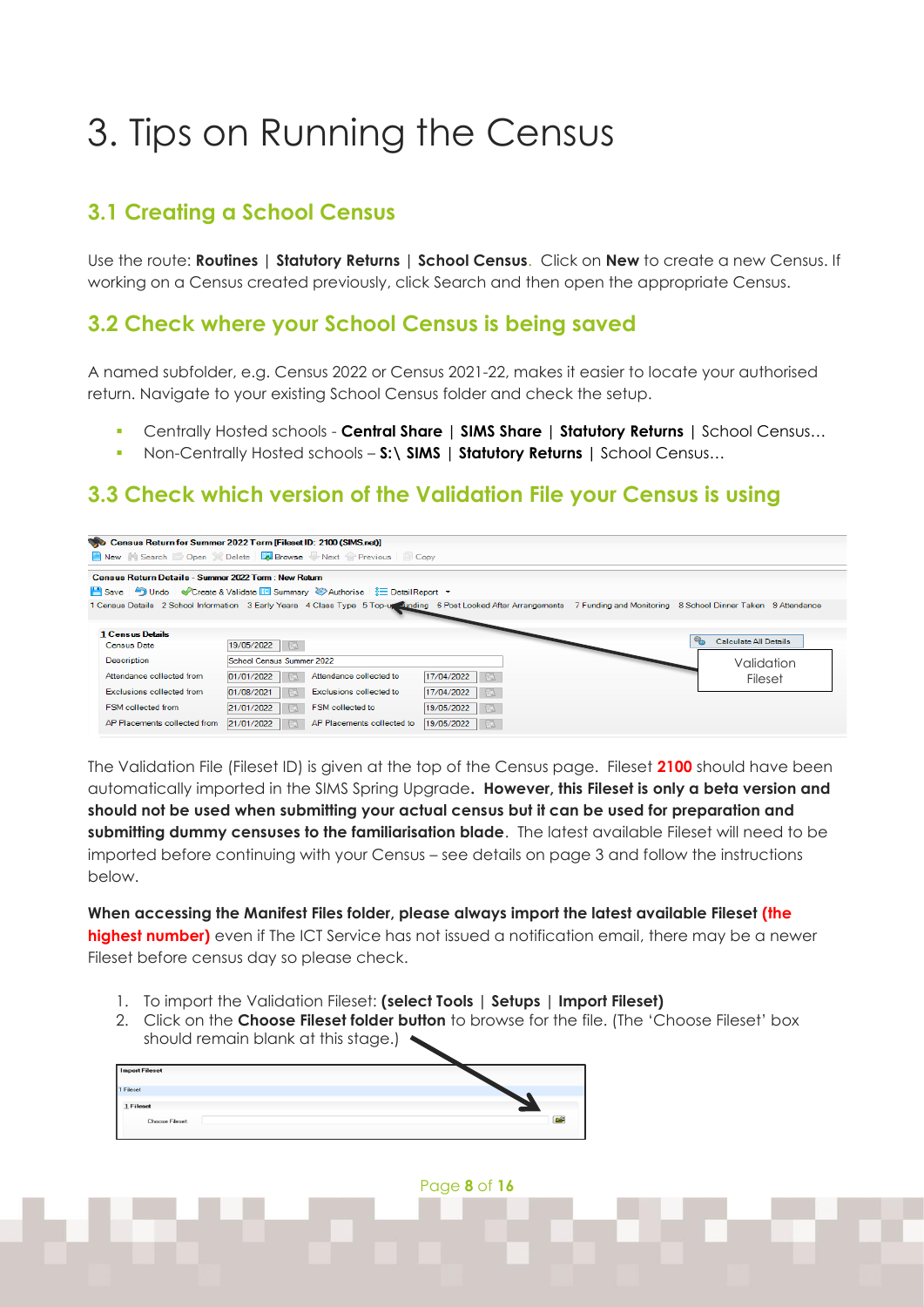3. Click into the **'File name'** box at the bottom of the displayed box and type in the following:



- All schools browse to and then Open the Manifest Files folder
- Locate and highlight the relevant Validation File, e.g. nnnn-StatutoryReturns-Spring2022\_Fileset.mfs
- Click on Open and then Import Fileset

### **When the import has completed please exit out of SIMS and log back in again for the new Fileset to become active.**

Please note: sometimes there are faults with these Files (which are provided by the DfE) which cause errors in the census, so often new filesets are made available quite close to Census day. When this occurs, we will notify schools by email and or the central hosting desktop and make available any replacement filesets which you will need to import.

## <span id="page-8-0"></span>**3.4 School Information**

Ensure the School e-mail address is present and is a Generic address, i.e. office@ or head@, NOT a named person's account.

Academy schools should ensure that any change of name or DfE Number has been entered in School Details – click on the School Detail link. Check the correct URN is present and if the DfE or URN have changed, the date the change occurred is present. A patch may be required to allow changes to be made.

## <span id="page-8-1"></span>**3.5 Ensure you Calculate All Details**

The **Calculate All Details** button is at the top right-hand corner of the Census – this must be run at least once.

**Please note**: If it is run again, any manual editing of the return will be lost. There are Recalculate buttons on each section of the return, which will just recalculate figures on that panel.

Page **9** of **16**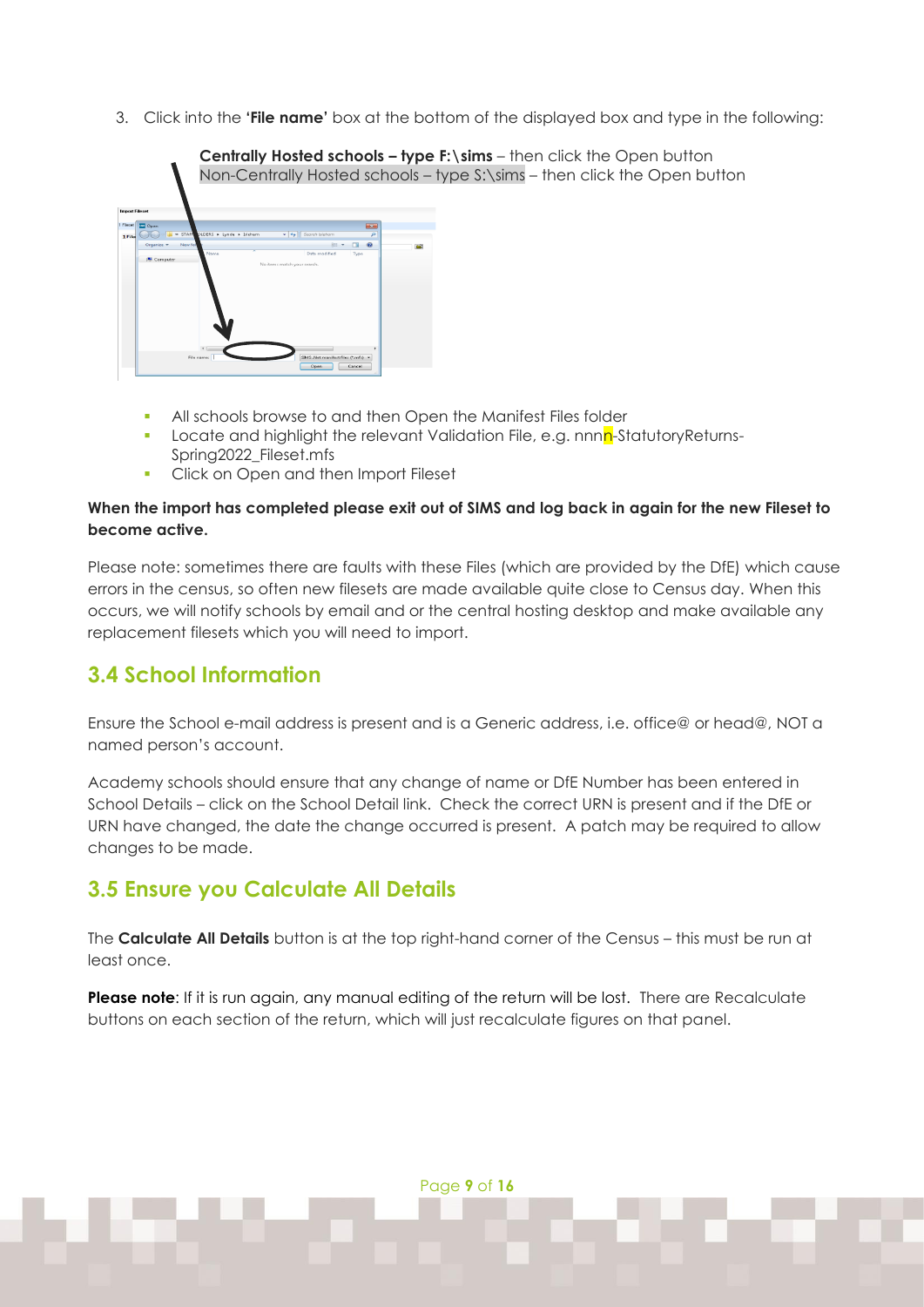## <span id="page-9-0"></span>**3.6 Early Years**

The Early Years panel is where **Hours at Setting**, **Funded Hours, Disability Access Fund, 30 Hour Code**  and Extended Funded Hours are recorded. EYPP Eligibility is only collected in the Spring Census.

This panel should only be visible to schools with Nursery pupils.

Pupils aged 4 at the start of the academic year in Reception and above are automatically funded as full-time equivalent pupils, so data is not required for these pupils.

| <b>3 Early Years</b> |                     |           |                 |           |                      |                      |                      |                                   |                        |                                     |                 |                                    |              |
|----------------------|---------------------|-----------|-----------------|-----------|----------------------|----------------------|----------------------|-----------------------------------|------------------------|-------------------------------------|-----------------|------------------------------------|--------------|
|                      |                     | P<br>Edit |                 |           |                      |                      |                      |                                   |                        |                                     |                 | Recalculate                        |              |
| <b>Name</b>          | Date of Birth AdNo. |           | <b>YTI</b>      | Req       | Age at<br>31/08/2021 | Age at<br>31/12/2021 | Age at<br>31/03/2022 | <b>Hours</b> at<br><b>Setting</b> | Funded<br><b>Hours</b> | <b>Disability</b><br>Access<br>Fund | 30 Hour<br>Code | Extended<br>Funded<br><b>Hours</b> | $\sim$       |
| Atkins.Eve           | 28/07/2018          | 001840    | I <sub>N2</sub> | <b>PM</b> |                      |                      |                      | 15                                | 15                     | <b>No</b>                           |                 |                                    |              |
| Birkett, Scott       | 03/03/2018          | 001841    | I <sub>N2</sub> | AM        |                      |                      |                      | 15                                | 15                     | <b>No</b>                           |                 |                                    |              |
| Cardale.Luke         | 17/05/2018          | 001842    | IN <sub>2</sub> | <b>PM</b> |                      |                      |                      | 30                                | 15                     | Yes                                 | 10038877533     |                                    |              |
| Carmichael, Meghan   | 21/06/2018          | 001843    | I <sub>N2</sub> | AM        |                      |                      |                      | lg                                | 16                     | No                                  |                 |                                    |              |
| Ciobanu.Mitica       | 23/09/2017          | 001844    | IN <sub>2</sub> | AM        |                      |                      |                      | 10                                | 10                     | <b>No</b>                           |                 |                                    |              |
| Clifton, Rhianna     | 25/04/2018          | 001845    | I <sub>N2</sub> | <b>PM</b> |                      |                      |                      | 15                                | 15                     | <b>No</b>                           |                 |                                    |              |
| Dickinson, Adam      | 05/12/2017          | 001846    | I <sub>N2</sub> | <b>PM</b> |                      |                      |                      | 30                                | 15                     | <b>No</b>                           |                 |                                    | $\checkmark$ |

Check the [DfE Census Guide](https://www.gov.uk/guidance/complete-the-school-census/data-items) for further details. Check that the figures in all columns are correct. The data entry tables can be accessed by clicking on the Edit button.

**Hours at Setting** are the actual number of hours that pupils spend in education provision at the school, irrespective of who funds the hours. **Funded Hours** are the total number of these hours for which funding is received under the free early education entitlement.

### **Disability Access Fund (DAF)**

This is payable as a lump sum once a year and awarded to pupils aged 3 & 4 who meet the following criteria:

They are in receipt of child Disability Living Allowance (DLA) Personal Independence Payment (PIP)

AND

They access their entitlement to free early learning and childcare, e.g. funded hours

Disability Access Fund data is collected in this return for pupils who are in receipt of the fund on Census Day.

### **Extended Funded Hours and 30 Hour Code**

**Extended Funded Hours** are in addition to the initial 15 funded hours that a child receives – only applicable to pupils aged 3 & 4 – this can double the original 15 hours of free child care to 30 hours a week – the following criteria must be met:

- Both parents must be working (or the sole parent is working in a lone parent family) and live in England.
- Each parent earns, on average, a weekly minimum equivalent to 16 hours at National Minimum Wage or National Living Wage.

Page **10** of **16**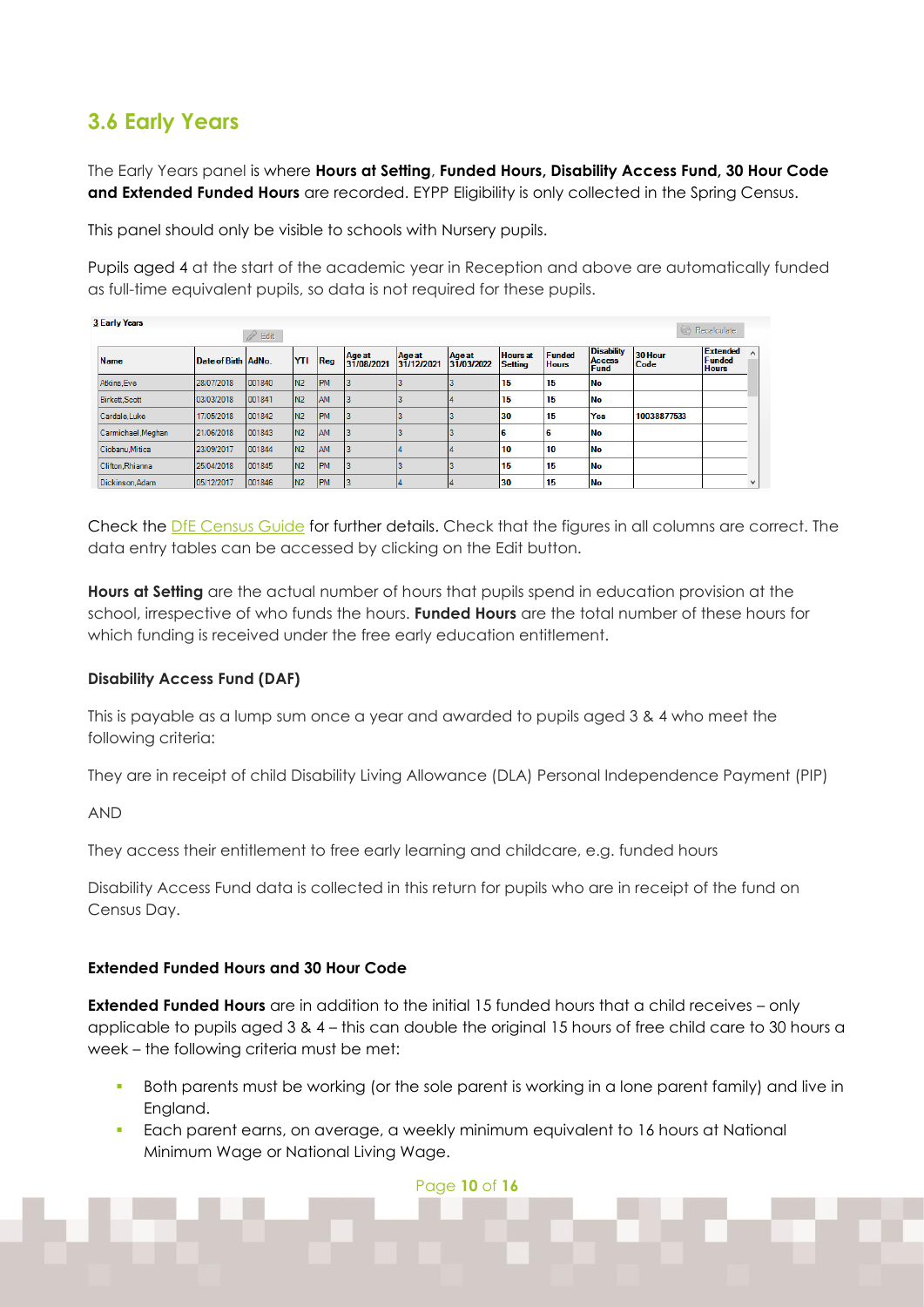- Each parent must have an annual income of less than the specified amount.
- Parents who meet the extended funded hours criteria must obtain a code from the Tax Office (HM Revenue & Customs), then provide it to the school, together with other details, to confirm their eligibility for extended child care hours.

The 11digit **30 Hour Code** and the **number of extended funded hours** are collected in this return **for the week in which Census Day falls.** 

Extended Funded Hours information provided by the DfE can be found on their website:

[https://www.gov.uk/government/publications/30-hours-free-childcare-la-and-early-years-provider](https://www.gov.uk/government/publications/30-hours-free-childcare-la-and-early-years-provider-guide)[guide](https://www.gov.uk/government/publications/30-hours-free-childcare-la-and-early-years-provider-guide)

# <span id="page-10-0"></span>**3.7 Class Type (Primary Schools)**

Class Type can be updated via the Edit button on this panel. Years E1, E2, N1 & N2 pupils should be ticked in the Nursery column (if their class is **only** for Nursery pupils); all other year group pupils should be ticked as Other (including any class which contains mixed Nursery and Reception pupils).

| 4 Class Type      | <i>P</i><br>Edit |             |             |             |            |                |       | Recalculate  |
|-------------------|------------------|-------------|-------------|-------------|------------|----------------|-------|--------------|
| <b>Name</b>       | Date of Birth    | Gender      | <b>AdNo</b> | <b>YTI</b>  | Reg        | <b>Nursery</b> | Other | $\wedge$     |
| Abbas, Latif      | 11/11/2016       | <b>Male</b> | 001780      | $\mathbb R$ | <b>ELM</b> |                |       |              |
| Abbott, Jessica   | 17/02/2014       | Female      | 001663      |             | 3TO        |                |       |              |
| Abhra, Shaquib    | 17/12/2013       | Male        | 001582      |             | 3TO        |                |       |              |
| Abrams, Paul      | 15/12/2014       | Male        | 001651      |             | 12JB       |                |       |              |
| Ackton, Charlotte | 10/02/2014       | Female      | 001590      |             | 3CB        |                |       |              |
| Adams, Nancy      | 18/12/2011       | Female      | 001460      | Ŀ           | 5BB        |                |       | $\checkmark$ |
|                   |                  |             |             |             |            |                |       |              |

# <span id="page-10-1"></span>**3.8 Top-Up Funding and Post Looked After Arrangements**

Click on the relevant **Edit** button in each panel (if applicable) – then click Search to enable selection of the appropriate students. See the [DfE Census Guide](https://www.gov.uk/guidance/complete-the-school-census/data-items) for further guidance.

| <b>Top-up Funding</b> | Edit                      |          |     |            |         |
|-----------------------|---------------------------|----------|-----|------------|---------|
| Surname               | Prefe Edit Top-up Funding | Forename | Rea | <b>SEN</b> | Ever in |
| <b>Balinski</b>       | Balinski                  | Iwa      | 2GH |            | l No    |

**Top-up Funding** refers to pupils on roll for whom the school is receiving top-up funding **on Census Day**. This funding relates to pupils identified as requiring additional support which costs more than a specified threshold.

| <b>Post Looked After Arrangements</b><br>Edit |                 |                            |         |     |            |     |                                                          | Recalculate |
|-----------------------------------------------|-----------------|----------------------------|---------|-----|------------|-----|----------------------------------------------------------|-------------|
|                                               | <b>Surname</b>  | Preferred Surname Forename |         | YTI | Rea        |     | Ever in C Post Looked After Arrangements                 |             |
|                                               | Cain            | Cain                       | William |     | <b>ELM</b> | Yes | Ceased to be looked after through Adoption               |             |
|                                               | <b>Franklin</b> | <b>Franklin</b>            | Ethan   |     | 3TO        | Yes | Ceased to be looked after through a Residence Order (RO) |             |

For **pupils previously Looked After**, schools must use the drop-down options via the **Edit** button to select the 'Ceased to be looked after' reason.

Page **11** of **16**

**In both panels**, the Ever in Care columns will populate with either 'Yes' or 'No' as follows: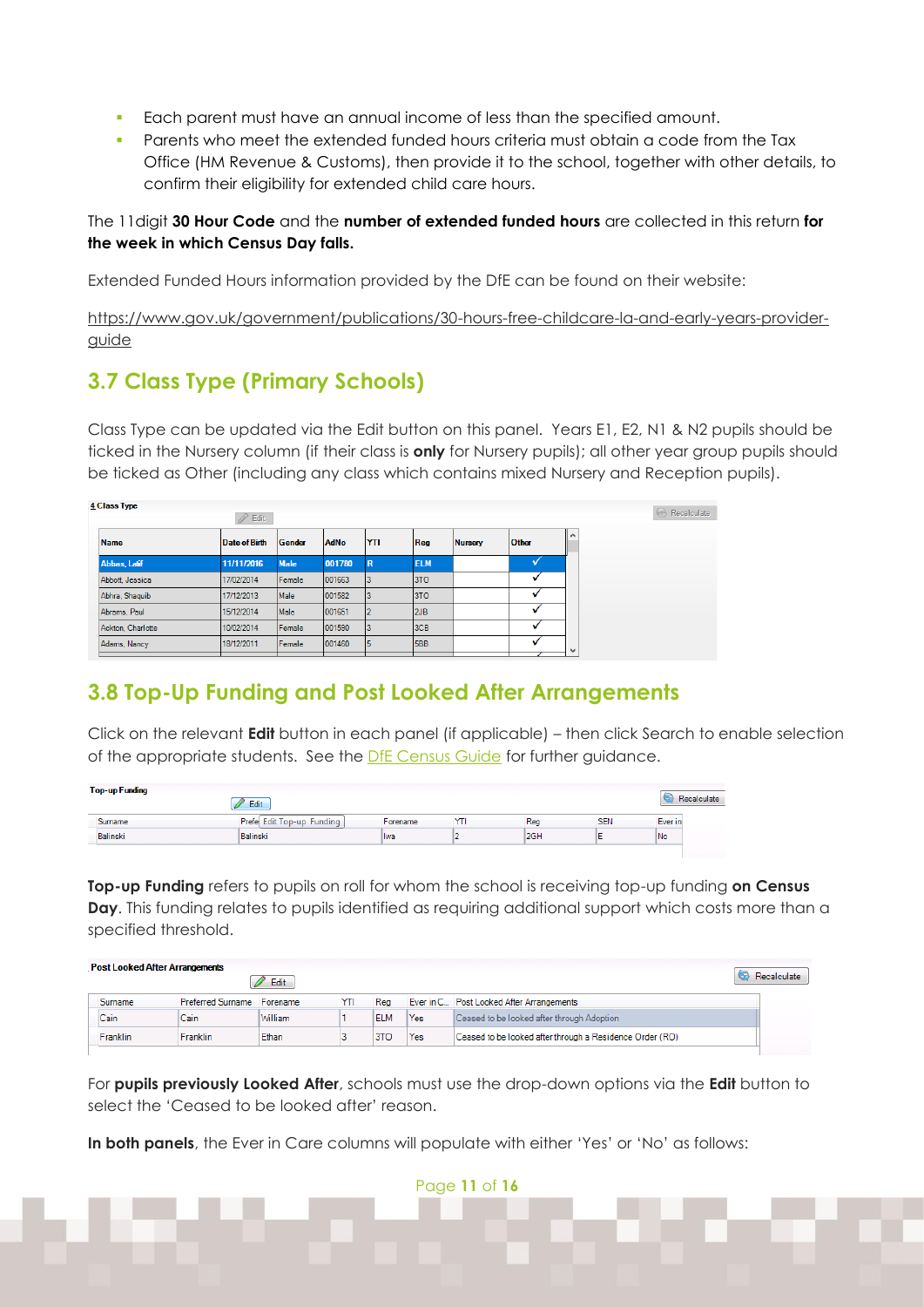Yes – the pupil has been In Care whilst on roll at this school;

No – the pupil has not been In Care whilst on roll at this school (but may have been In Care in the past).

### <span id="page-11-0"></span>**3.9 School Dinner Taken**

This panel enables schools to record the uptake of Universal Infant free meals **by KS1 pupils (Years R, 1 & 2)**. The panel refers to **ALL KS1 pupils** as they are all automatically entitled to Universal Infant free meals (regardless of whether or not they are also entitled to Free School Meals as advised by the Education Welfare Department and as recorded in Pupil Details – Tab 6 Dietary).

Schools should therefore just record whether or not a **KS1 pupil** takes a school meal on Census Day, regardless of any other entitlements.

| El Group By + |               |     |             | Calculate From Attendance | Calculate From Dinner Money<br>P |                |
|---------------|---------------|-----|-------------|---------------------------|----------------------------------|----------------|
| Surname       | Forename      | YTI | Reg Group   | <b>Enrol Status</b>       | <b>School Dinner Taken</b>       | N Tick All     |
| Abbas         | Latif         | R   | <b>ELM</b>  | Single Registration       |                                  | <b>X</b> Reset |
| Abrams        | Paul          | 2   | 2JB         | Single Registration       |                                  |                |
| Aditya        | Zayan         |     | <b>PINE</b> | Single Registration       |                                  |                |
| Ainsley       | Charlotte     |     | 2GH         | Single Registration       |                                  |                |
| Alberts       | Courtney      |     | 2GH         | Single Registration       |                                  |                |
| Andrews       | Ching         | 2   | 2JB         | Single Registration       |                                  |                |
| Andrews       | <b>Izabel</b> |     | <b>ASH</b>  | Single Registration       |                                  |                |
| Andrews       | Meili         | R   | <b>OAK</b>  | Single Registration       |                                  |                |
| Andrews       | Melissa       | R   | <b>ASH</b>  | Single Registration       |                                  |                |
| Armitage      | Elise         |     | <b>OAK</b>  | Single Registration       |                                  |                |
| Atkins        | Austin        |     | PINE        | Single Registration       |                                  |                |
| Atkins        | Portia        | 2   | 2JB         | Single Registration       |                                  |                |
| <b>Barnes</b> | Isaac         | 2   | 2GH         | Single Registration       |                                  |                |
| Barnwell      | Emma-Jane     | 2   | 2GH         | Single Registration       |                                  |                |

The School Dinner Taken boxes can be populated automatically by selecting **either**:

**Calculate from Attendance** – this will assume that any pupil present on the reference date took a meal, so is likely to require editing to remove the tick from pupils who did not have a meal on that date; **or**

**Calculate from Dinner Money** – this will populate from the Universal Infant free meals actually taken on the day, as recorded in SIMS Dinner Money.

Alternatively, those pupils taking Universal Infant free meals on Census Day can be ticked manually in the panel.

The Reference Date can be changed if there are unusual circumstances which mean that the Census date is not representative of meals usually taken – this allows the table to be automatically populated from a different day's Attendance/Dinner Money data.

Page **12** of **16**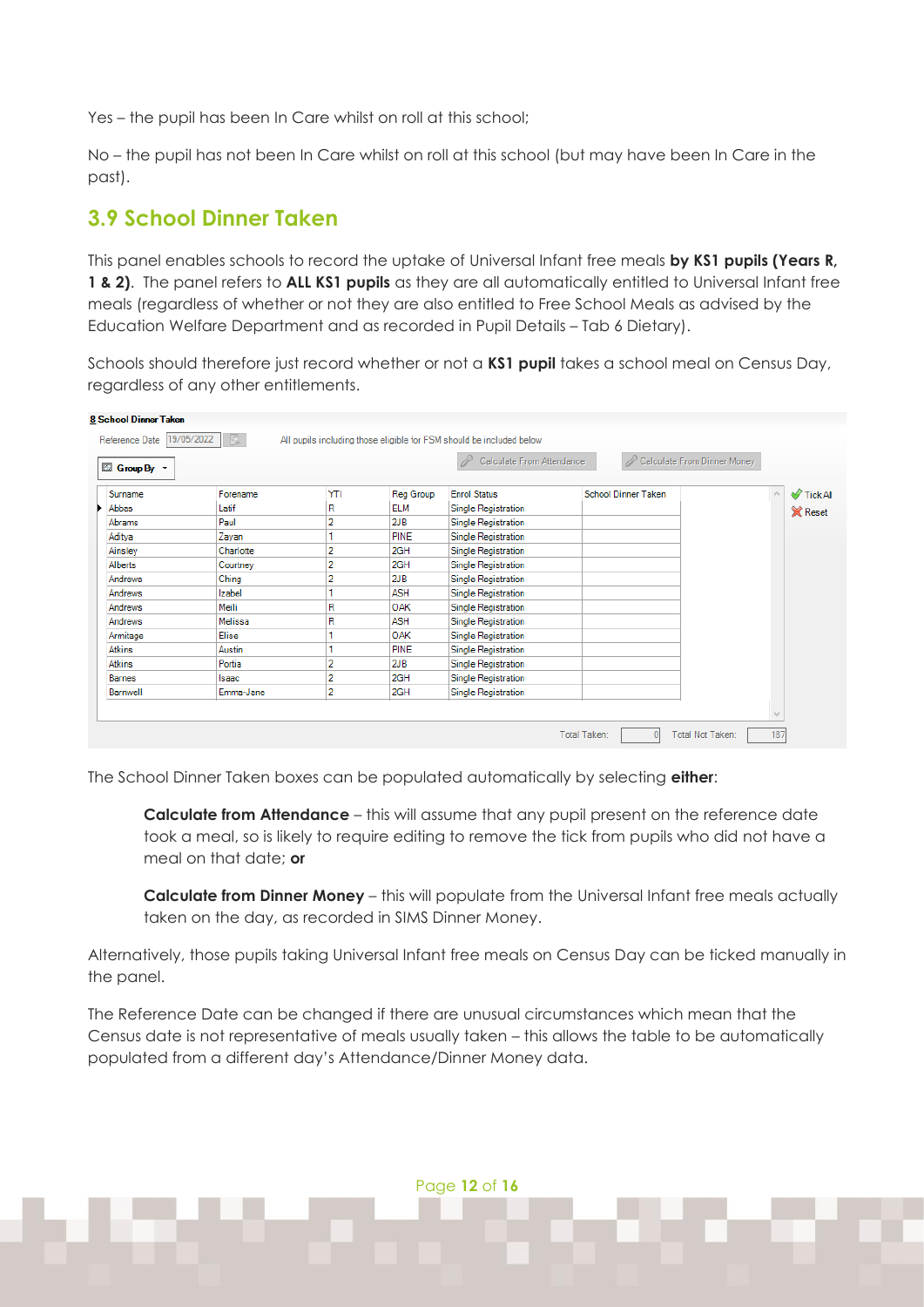## <span id="page-12-0"></span>**3.10 Attendance**

The Attendance panel should show the message that Attendance Marks are Compliant. If Missing Marks are reported, these should be identified and dealt with before recalculating this panel – check for Missing Marks during the Spring term 2022 for the Summer term 2022 Census.

## <span id="page-12-1"></span>**3.11 Create and Validate**

**Create and Validate** the Census and resolve any resulting pupil level errors.

#### **All errors must be CLEARED.**

Check [here](http://www.capitaess.co.uk/home/School_Census_Errors_and_Resolutions_v1.pdf) for the latest version of the Errors and Resolutions booklet.

**All queries must be CHECKED for accuracy.** Do not assume that queries are correct – they may not be!

### <span id="page-12-2"></span>**3.12 Census Summary**

Run the Census Summary and **CHECK THAT THE NUMBERS ARE CORRECT**. **Validating the Census only**  shows INVALID DATA, NOT INACCURATE DATA (see guidance on page 3). Check that the data is correct in both the Summary and the Detail Reports (see Section 3.13), particularly the following:

- Part-time pupils
- **•** Free School Meal entitlement (refers to entitlement based on economic eligibility criteria)
- **•** Universal Infant free meals (KS1 pupils only)
- **SEN Provision / Status / Needs**
- **•** Ethnicity
- First Language (check there are no 'Other than English', 'Believed Other than English', etc. **if there are, please contact the Helpline**)
- **EAL (English as an Additional Language)** very important as this attracts additional funding
- **•** Service Children in Education
- **•** Exclusions
- **Youth Services Agreement (Secondary)**

**If you see the screen below (or something similar)**, you are not using the correct Validation Fileset. Please import the latest Fileset as in section 3.3 above.

**School Census Collection: Summer 2022 (Beta)** Version 2018. Base - Updated: 2017-12-05 To facilitate dry runs of the School Census we have included the Beta version of the DfE files.<br>It is imperative that schools do not upload their return to the DfE until a fileset that contains the DfE release version of t

Page **13** of **16**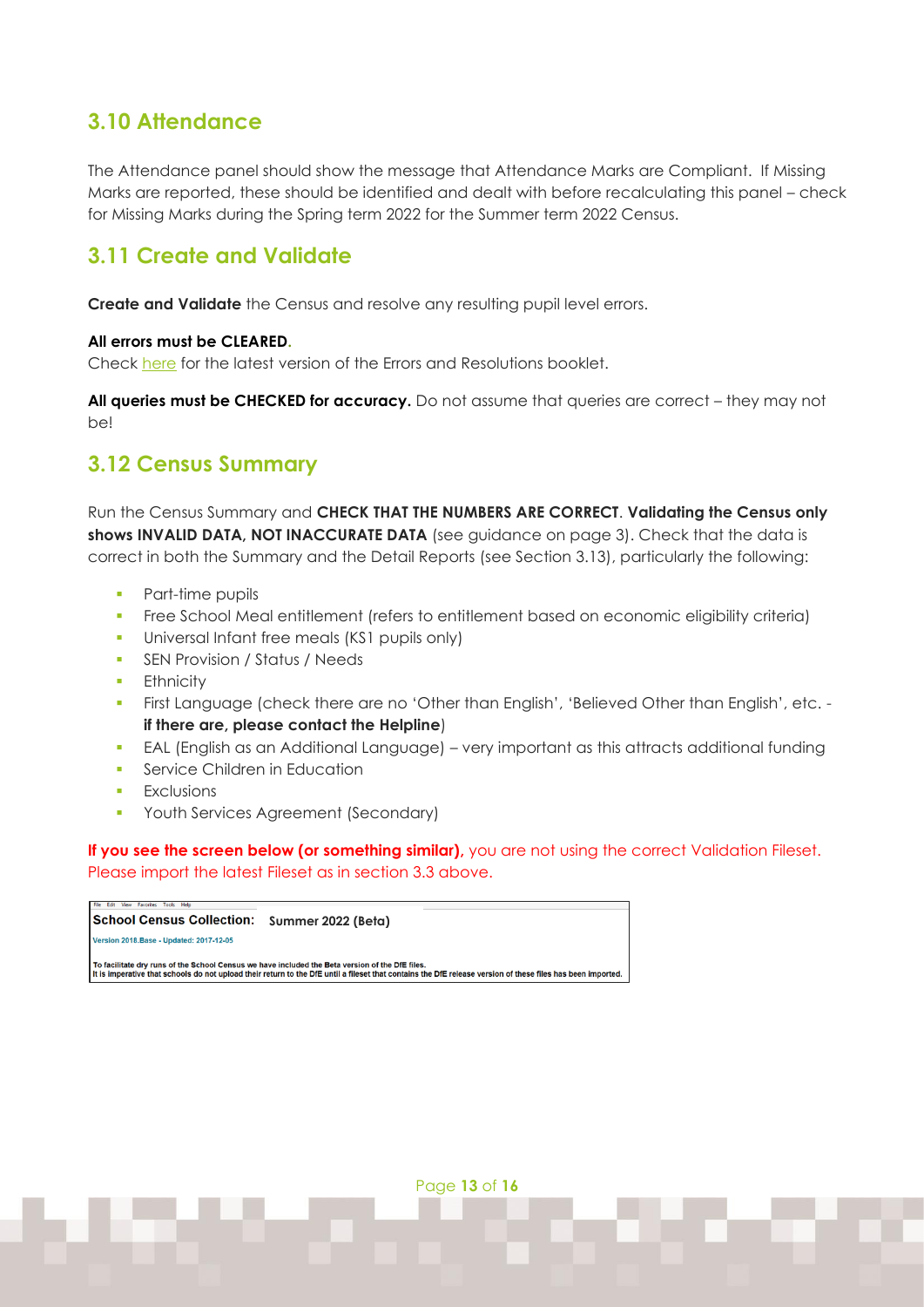# <span id="page-13-0"></span>**3.13 Detail Reports**

| Primary                                                                                                                                                                                                                                                                                                                                                                                    | <b>Secondary</b>                                                                                                                                                                                                                                                                                                  |  |  |  |  |
|--------------------------------------------------------------------------------------------------------------------------------------------------------------------------------------------------------------------------------------------------------------------------------------------------------------------------------------------------------------------------------------------|-------------------------------------------------------------------------------------------------------------------------------------------------------------------------------------------------------------------------------------------------------------------------------------------------------------------|--|--|--|--|
| DetailReport *                                                                                                                                                                                                                                                                                                                                                                             | ∰ DetailReport                                                                                                                                                                                                                                                                                                    |  |  |  |  |
| On Roll Basic Details Report<br>Leavers Basic Details Report<br><b>Exclusions Report</b><br>Attendance Report<br>Absentees Report<br>SEN Report<br>Address Details Report<br>School Dinner Taken Report<br>Free School Meal Eligibility Report<br>Top-up Funding Report<br>Early Years Report<br>Post Looked After Arrangements Report<br>Permanent Exclusions without Final Review Report | А<br>On Roll Basic Details Report<br>Leavers Basic Details Report<br><b>Exclusions Report</b><br>Attendance Report<br>Absentees Report<br>SEN Report<br>Address Details Report<br>Free School Meal Eligibility Report<br>Learner Support Report<br>Top-up Funding Report<br>Post Looked After Arrangements Report |  |  |  |  |
| Multiple Reports                                                                                                                                                                                                                                                                                                                                                                           | Permanent Exclusions without Final Review Report<br>Multiple Reports                                                                                                                                                                                                                                              |  |  |  |  |

The list of Detail Reports available will vary depending on school type – the above are examples of what may be visible for your school.

Run the Detail Reports and pass a copy to all appropriate members of staff for checking, e.g. Headteacher, SENCO, Attendance Officer, Personnel Officer, etc.

### <span id="page-13-1"></span>**3.14 SEN**

Check that the Number of Students at each level is correct – **the only acceptable Status options are**: SEN Support (K), Education, Health and Care Plan (E). All students with SEN MUST also have a **Need Type**. Ensure only Need Types with Statutory Codes are used. Need Types all now have historical date stamps – when amending SEN Status or Need Types, ensure that the correct start and end dates are entered before saving the data, otherwise historical data will be overwritten. Also, please ensure that **all Need Types** are listed in Pupil Details, in order of priority.

By default, all students have an SEN Status of Never Assigned, which should **not** be amended unless a student is added to the SEN Register.

However, **any student who has had an Exclusion MUST have an SEN Status valid at the date of the Exclusion**, as the default status of Never Assigned will result in an error when running the Census. Therefore, if the Excluded student does NOT have special needs, a Status of No Special Needs (N) **MUST** be applied.

## <span id="page-13-2"></span>**3.15 Authorising the Return**

Once the Return is complete and **ALL** Reports have been checked, give a copy of the Summary to the Headteacher. The Return requires the Headteacher's approval. Once it has been agreed, ask the Head to sign the Census Summary, then click on the **Authorise** button and complete the procedure. The Return will then be converted to an xml file (before authorisation it will have been a .una file). Authorised returns cannot be edited. Should a problem be discovered, the return can be copied and this copy can then be amended.

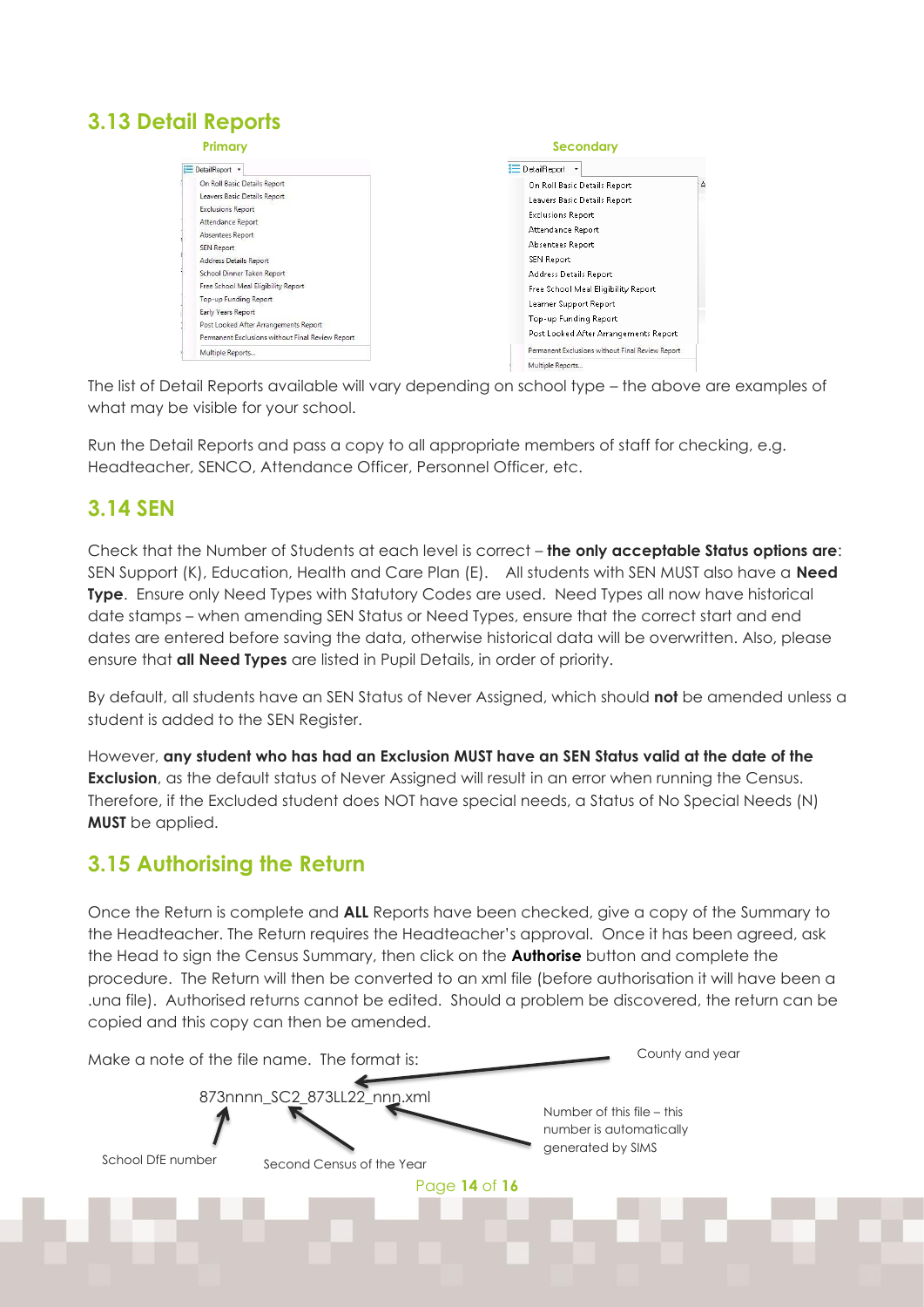# <span id="page-14-0"></span>4. Upload a Dummy Return

The Familiarisation blade on the COLLECT website is made available by the DfE for schools to upload Dummy Returns in advance of each Census. **For this Census, it will only be available until 4 p.m. on Friday 14 May.** This blade enables the school to discover in advance any additional errors the COLLECT validation process may highlight, as well as allowing schools to explore the site without risk to live data.

We strongly recommend that you upload a Dummy Return – as well as checking for validation errors, **this process will ensure that the school's Secure Access login credentials are working.** 

This blade is accessed from the usual DfE sign-in URL at: <https://services.signin.education.gov.uk/>

In Secure Access, select the COLLECT option (not S2S). Ensure the School Summer Census 2022 Blade is selected. Upload the authorised XML file. DfE COLLECT guidance notes are available [here.](https://assets.publishing.service.gov.uk/government/uploads/system/uploads/attachment_data/file/579630/Generic_Collect_guide_for_Academies_and_Free_Schools_-_Final.pdf)

**Please note:** to enable a Dummy Return to be uploaded to the Familiarisation blade, the Return must be authorised. However, some data will then need to be edited on Census Day, e.g. number of Universal Infant free meals taken. Authorised Returns cannot be edited, so either a new Return can be created or the Dummy Authorised Return can be copied and re-saved, then up-dated. Data and reports should be re-checked and then agreed by the Headteacher before the final Return is authorised and uploaded to COLLECT on Census Day.

N.B. Sometimes access to COLLECT is blocked until schools visit the [Get Information About Schools](https://get-information-schools.service.gov.uk/) (previously Edubase) website and check and confirm the accuracy of the information held for your school.

# <span id="page-14-1"></span>5. Upload & Submit the School Summer Census Return

The Summer Census blade on the COLLECT website will only become live on Census Day.

All schools will be able to upload their Census returns from 7.30 a.m. on **Thursday 19th May**.

The URL for the completed and authorised census is:

<https://services.signin.education.gov.uk/>

DfE guidance notes for using the COLLECT website to upload your Census are available [here.](https://assets.publishing.service.gov.uk/government/uploads/system/uploads/attachment_data/file/579630/Generic_Collect_guide_for_Academies_and_Free_Schools_-_Final.pdf)

Select the COLLECT option (not S2S). Ensure the School Summer Census 2022 Blade is selected.

Upload the authorised XML file which is located in your school system – usually saved in:

- **Centrally Hosted Schools: Central Share | SIMS Share | Statutory Returns |** School Census…
- **Non Centrally Hosted Schools: S:\ SIMS | Statutory Returns |** School Census…

Page **15** of **16**